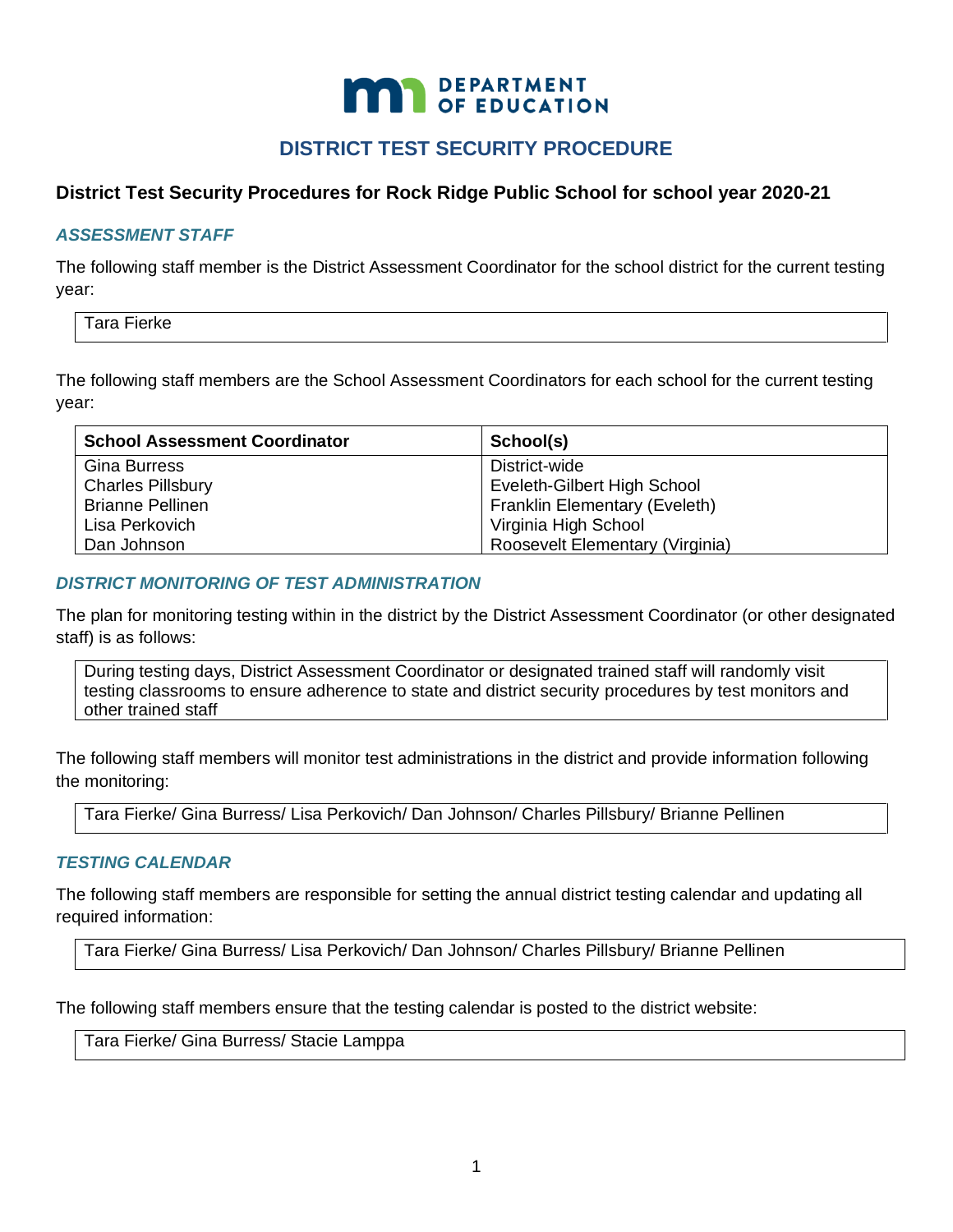The following staff members are responsible for verifying and updating test administration dates on the website:

Tara Fierke/ Gina Burress/ Lisa Perkovich/ Dan Johnson/ Charles Pillsbury/ Brianne Pellinen

# *TRAINING AND COMMUNICATION*

The following staff members will ensure annual completion of required trainings by staff via the following method(s):

| <b>Staff Members</b>                           | Method(s) for Verifying Training Completed         |
|------------------------------------------------|----------------------------------------------------|
| Tara Fierke/ Gina Burress/ Lisa Perkovich/ Dan | Sign in sheet for staff District Wide training and |
| Johnson/ Charles Pillsbury/ Brianne Pellinen   | Pearson online reports                             |

The following staff member roles are required to complete the following additional trainings, as required by the district:

| <b>Role</b>                                 | <b>Additional Trainings</b>                         |
|---------------------------------------------|-----------------------------------------------------|
| Teachers/ Test Monitors/ SpEd Teachers/ DAC | District-wide training/ MCA Pearson online training |
| and School Assessment Coordinators          | modules/MTAS Pearson online modules                 |

District policies and procedures will be provided in the following method(s) listed. The following staff members are responsible for providing this information or training to staff prior to testing:

| Method(s) for Providing District Policies and<br><b>Procedures</b>        | <b>Staff Member</b>       |
|---------------------------------------------------------------------------|---------------------------|
| Required district-wide training for all staff<br>participating in testing | Tara Fierke/ Gina Burress |

The following staff member will provide information on the MDE test security tip line and MDE contact information for reporting test security concerns to all staff via the method(s) indicated:

| Staff Member              | <b>Method(s) for Providing Information</b> |
|---------------------------|--------------------------------------------|
| Tara Fierke/ Gina Burress | District-wide training                     |

# *DISTRICT POLICIES AND PROCEDURES FOR TESTING – PREPARATION*

The following student resources will be used to prepare students for testing:

| <b>Student Resources</b>                                                        | Grade              |
|---------------------------------------------------------------------------------|--------------------|
| <b>Testing Directions</b>                                                       |                    |
| <b>Student Tutorials</b><br>Online samplers                                     | Grades 3-8,10,11   |
| Online calculators and formula sheets<br><b>WIDA Website for Access testers</b> | All grades for ELL |

The following staff members will ensure that students are reminded of the importance of test security via the method(s) listed.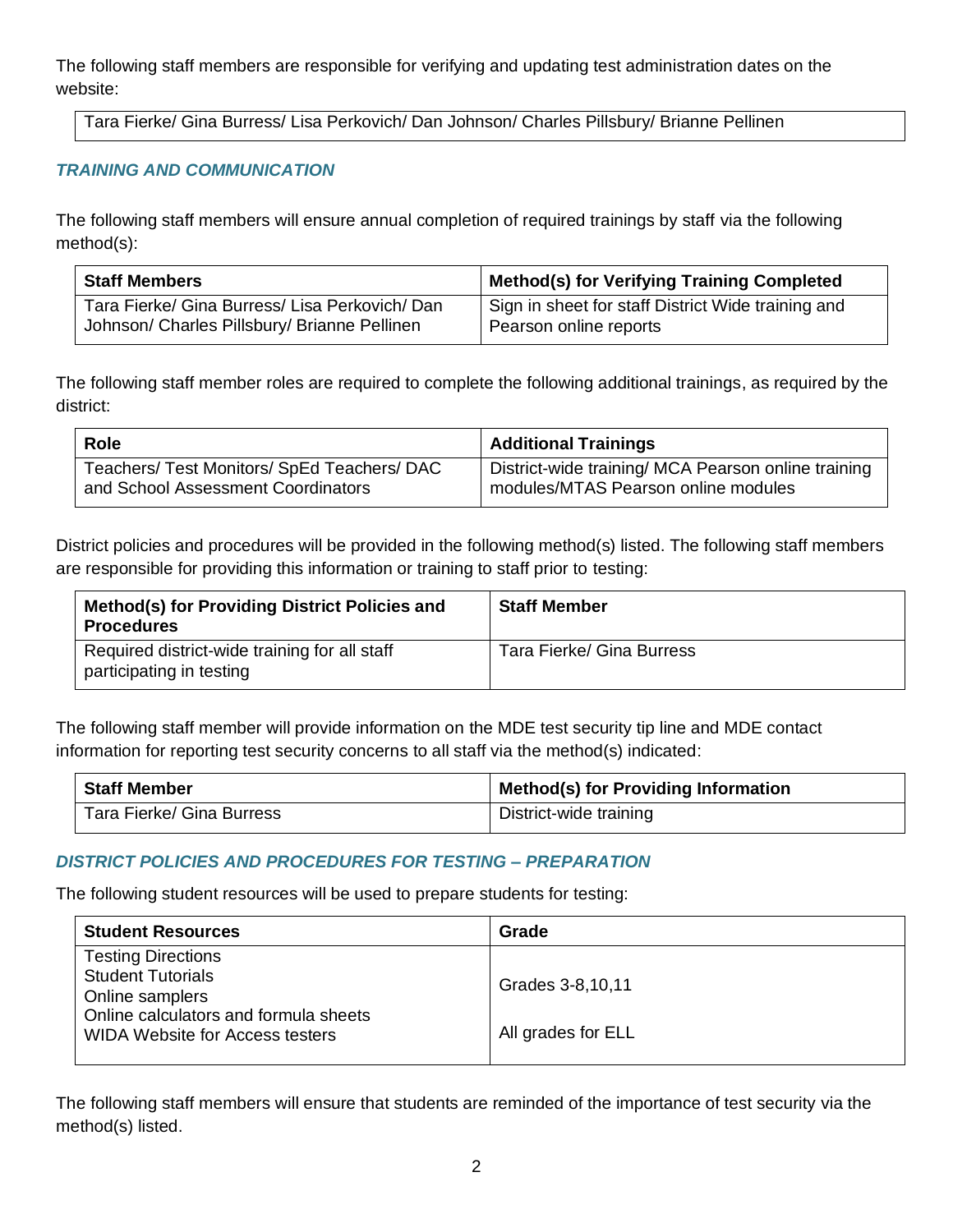| <b>Staff Member</b>  | <b>Method(s) for Communicating</b>                                  |
|----------------------|---------------------------------------------------------------------|
| <b>Test Monitors</b> | Will read test security procedures before the start of<br>each test |

The district's processes for documenting reasons why students may not be participating in testing and how this information will be communicated to applicable school staff are as follows:

| <b>Process for Documentation</b>   | <b>Method(s) for Communicating</b>      |
|------------------------------------|-----------------------------------------|
| Parent refusal and student refusal | ' Email to Tara Fierke and Gina Burress |

The district's process for ensuring that students take the correct assessment and receive the general supports, linguistic supports, and/or accommodations required is explained below:

Tests, student grades and appropriate tests are entered into Pearson Access Next by Tara Fierke and Gina Burress and communicated via email to Teachers/ SpEd Case Managers

The district's procedure for preparing testing rooms is explained below:

All materials that contain reading, math or science verbiage will be removed or covered in the classroom. Desks will be clear of all materials except what is allowed during testing (scratch paper, pencil). Students who are seated at tables or computer labs will be spread out by 6 feet. Desks will be arranged so that students cannot easily see another students test. SAC will verify that rooms are in compliance before testing day.

The district's procedures for ensuring test security is maintained in testing rooms that have security cameras, and the staff verifying these procedures, are as follows:

| <b>Procedure</b> | <b>Staff Member</b> |
|------------------|---------------------|
| N/A              | N/A                 |

Materials allowed for testing will be gathered by the staff members listed below and will be distributed on the day of testing as follows:

| <b>Materials</b>                                                                                              | <b>Staff Members</b>     | <b>Collection and Distribution</b><br><b>Plan</b>                                                                                                                                                                                                                |
|---------------------------------------------------------------------------------------------------------------|--------------------------|------------------------------------------------------------------------------------------------------------------------------------------------------------------------------------------------------------------------------------------------------------------|
| Test tickets/accommodated test<br>booklet if applicable, scratch<br>paper<br>These are supplied by the school | <b>SAC/Test Monitors</b> | Tara Fierke will distribute Eveleth<br>and Gilbert campus test<br>materials to SAC's at specific<br>sites. Gina Burress will distribute<br>Virginia campus test materials to<br>SAC's at specific sites. Test<br>monitors will receive materials<br>from the SAC |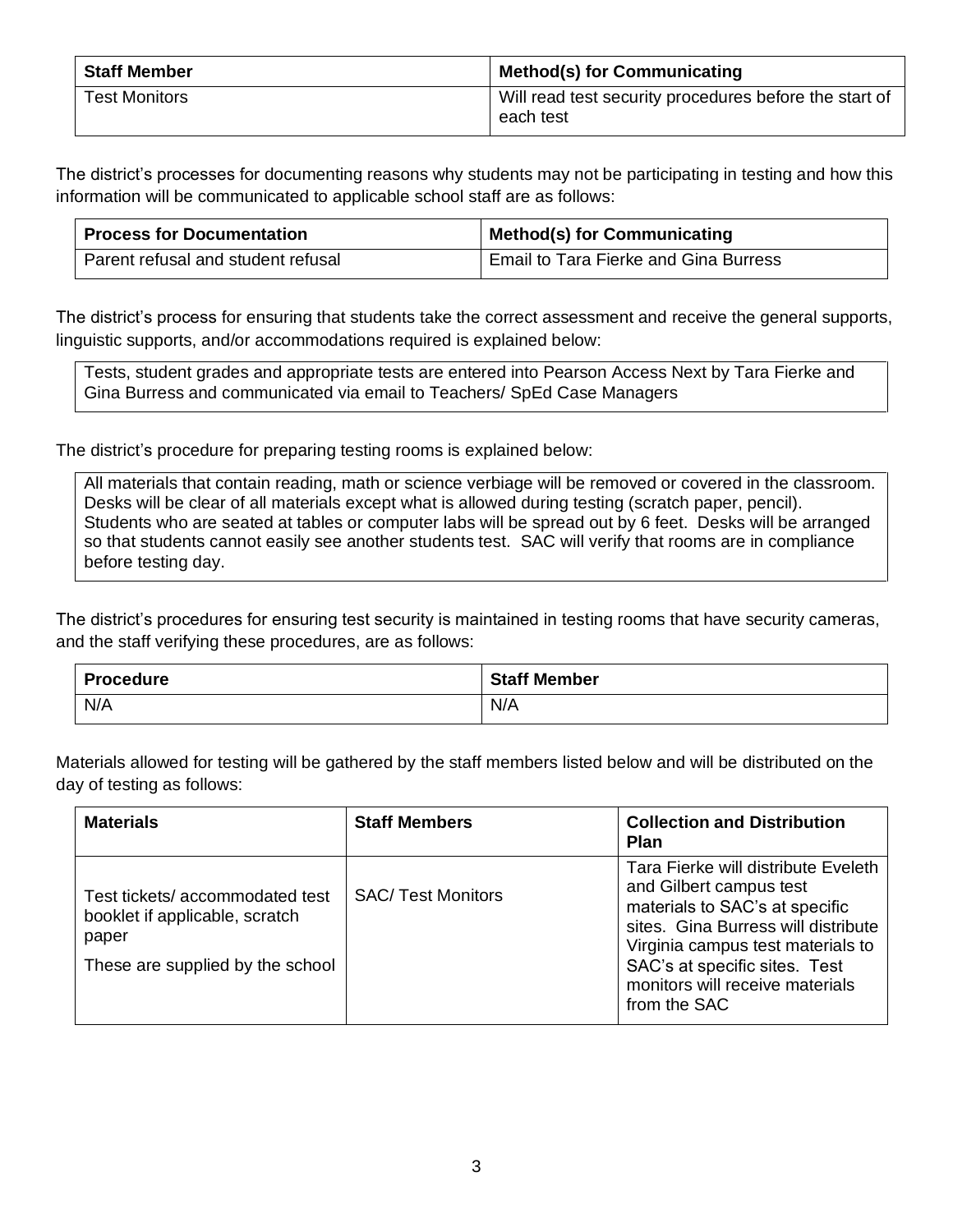The district's plan for ensuring students get to the correct locations on test day is explained below. The staff members listed will assist with helping students get to the right locations:

| <b>Plan</b>                                                    | <b>Staff Member</b>                                     |
|----------------------------------------------------------------|---------------------------------------------------------|
| Students will report to their regularly scheduled<br>classroom | All staff will ensure students are in the correct class |

The following method will be used to track which students test with which Test Monitor or Test Administrator, including tracking which other trained staff will be present in the room:

Attendance will be taken for prior to the start of the test

The procedure for ensuring students do not use or access cell phones or other prohibited devices, including wearable technology, is listed below; actions that will be taken if the procedure is not followed are also listed:

Students can choose to leave their cell phones at home, leave them in their locker, or shut the phone down and leave with the test monitor. If a student disrupts the testing atmosphere by accessing their phone, the test monitor will confiscate the phone and make a note of the incident on the testing information form. The form is given to Tara Fierke or Gina Burress at the end of the testing session. Tara Fierke will investigate and decide the next action needed.

#### *DISTRICT POLICIES AND PROCEDURES FOR TESTING – TEST ADMINISTRATION*

The following procedure will be used for student breaks for all students during testing, including how test content will be secured during these breaks:

| Procedure for Student Breaks                      | Plan for Securing Test Content                    |
|---------------------------------------------------|---------------------------------------------------|
| A five minute warning will be given. Instructions | Students will exit out of test, shut the computer |
| read from script                                  | screen off, or turn their iPads over              |

The district's procedure for breaks for use of the restroom or other interruptions during testing is as follows:

One student will be allowed to leave the testing room at a time

The following staff members will monitor students if they leave the testing room (e.g., in the hallway):

|  |  | Office staff will be able to monitor the hallway |  |
|--|--|--------------------------------------------------|--|
|--|--|--------------------------------------------------|--|

The staff members listed will answer questions or provide assistance during test administration. Test Monitors and Test Administrators will use the following method to contact others for assistance:

| <b>Staff Member to Contact</b> | <sup>1</sup> Communication Method |
|--------------------------------|-----------------------------------|
| Tara Fierke/Gina Burress       | Cell phone                        |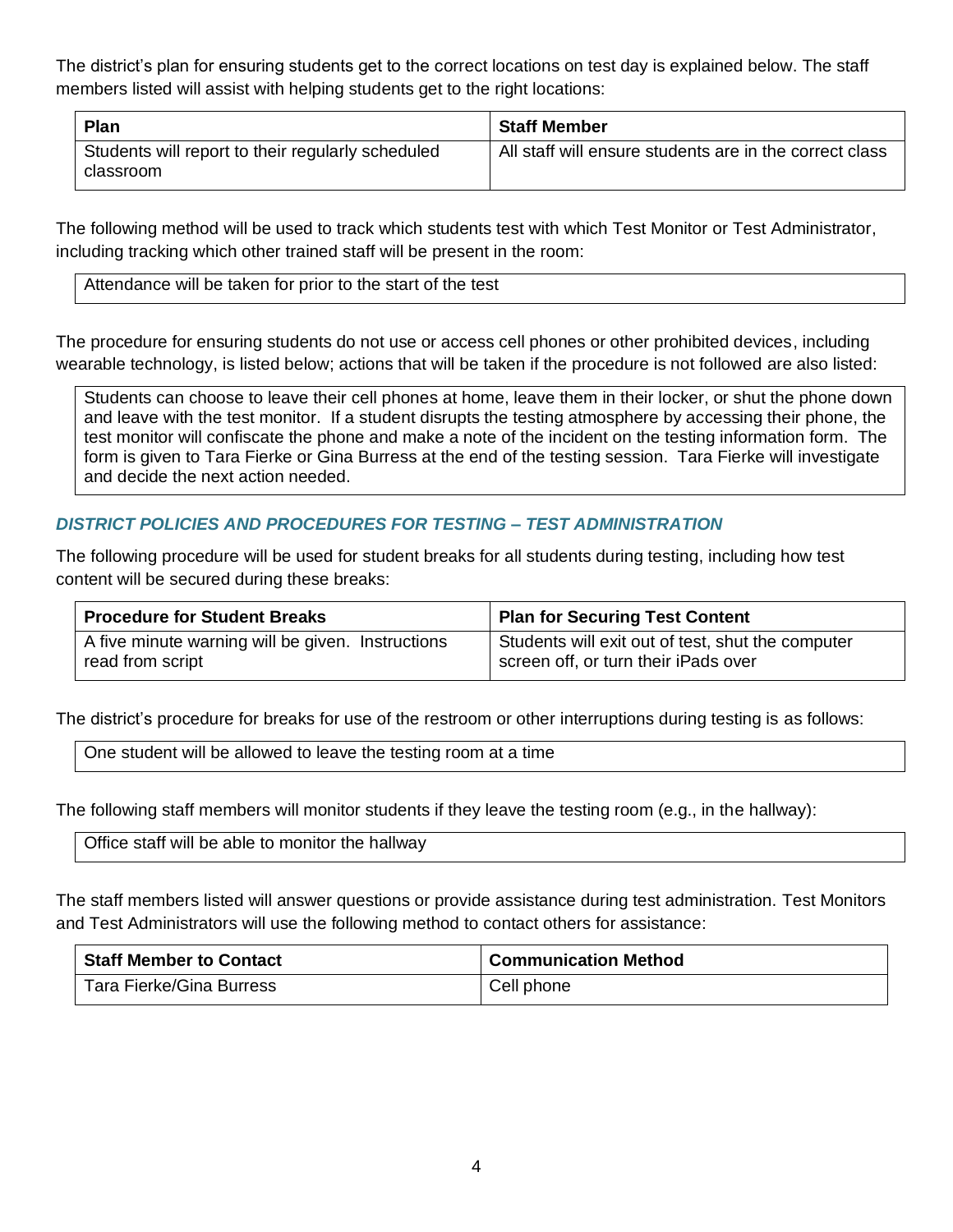The procedure for an unexpected situation arising with students during testing (e.g., illness, behavioral issues, early dismissal) is detailed below; Test Monitors and Test Administrators should contact the staff members listed for assistance or in case of emergency:

| <b>Procedure</b>                                                                                                                                                  | <b>Staff Member to Contact</b>        |
|-------------------------------------------------------------------------------------------------------------------------------------------------------------------|---------------------------------------|
| Student or monitor will either cover screen/close<br>booklet/turn iPad over or exit the test. Test monitor<br>will contact office staff to escort the student out | Office staff/Tara Fierke/Gina Burress |

The procedure for an entire group of students unexpectedly leaving during test administration (e.g., emergency situation, fire drill) is detailed below:

Test monitor will shut and lock the door and continue to actively monitor the students to ensure students do not discuss test material while away from the test

If the Test Monitor or Test Administrator becomes ill or needs to leave during testing, the procedure for ensuring students continue to be monitored is as follows:

Tara Fierke (EG campus) or Gina Burress (Virginia campus) will be contacted

If students complete testing early, the procedure is outlined below; if students will remain in the testing room, the following activities are allowed:

| Procedure                        | Allowable Activities (if applicable) |
|----------------------------------|--------------------------------------|
| Students will remain in the room | Students may read or sit quietly     |

If students need extra time to test, the procedure below will be followed:

Another test monitor will be called in if the current test monitor needs to leave, otherwise the student can exit the test and finish at a different time.

If students finish testing on a previous day, the procedure below will be followed to ensure only students who are testing are present in testing rooms:

The building principal will direct students who have completed the test where to report

If a student reports an error or technical issue with a test item, the procedure for documenting the issue is outlined below, and issues will be reported to the staff members listed here:

| Procedure                                                                            | <b>Staff Member to Contact</b> |
|--------------------------------------------------------------------------------------|--------------------------------|
| The test monitor will write down the number of<br>problem and will complete the form | Tara Fierke/ Gina Burress      |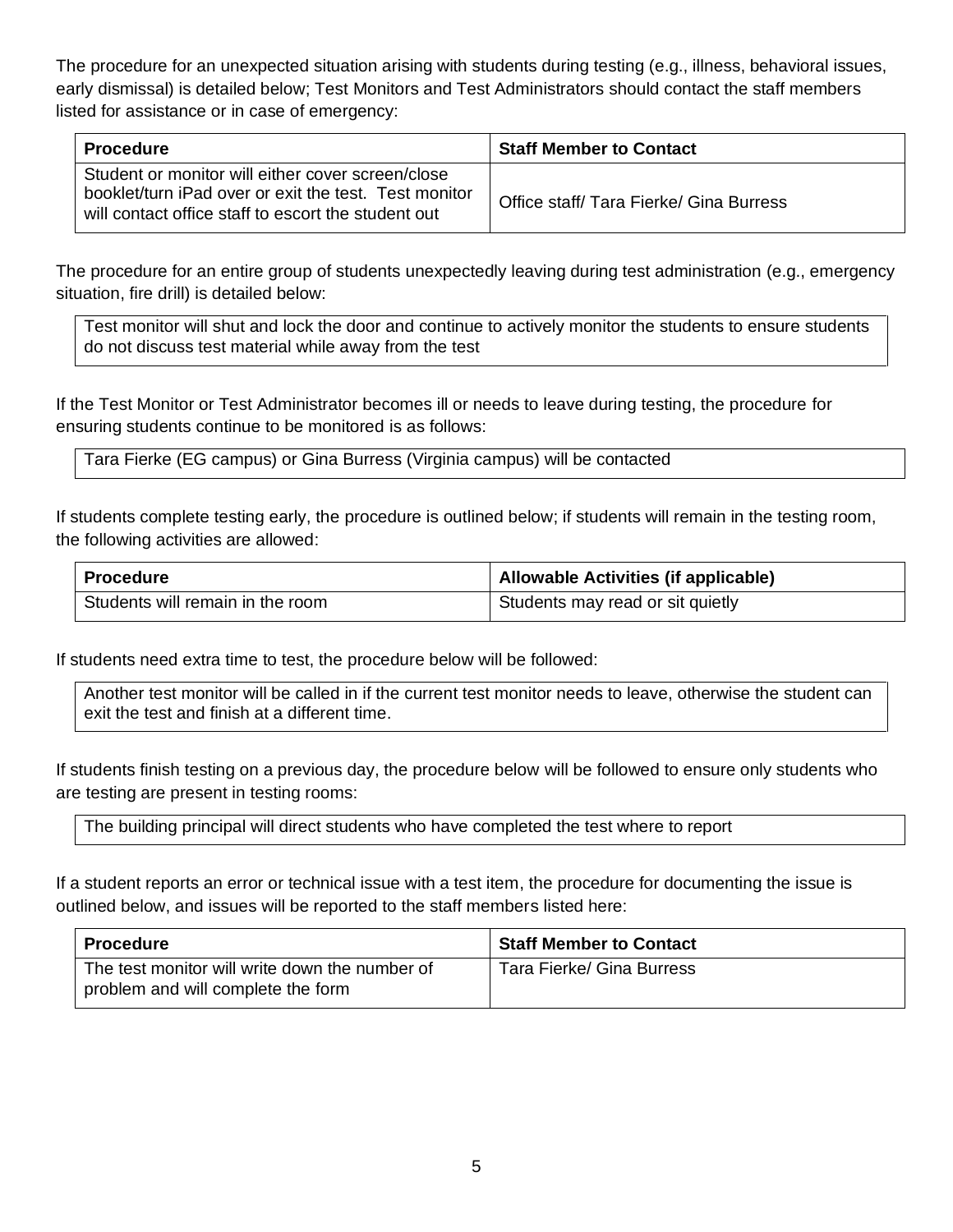Staff report misadministrations and security violations to the staff members listed below, using the process outlined:

| <b>Procedure</b> | <b>Staff Member to Contact</b> |
|------------------|--------------------------------|
| Via email        | Tara Fierke/Gina Burress       |

#### *DISTRICT POLICIES AND PROCEDURES FOR TESTING – AFTER TESTING*

The following is the district's policy for discussing the test administration experience with students after test administration:

The staff members listed below are responsible for entering student responses from MCA paper accommodated test materials:

Tara Fierke/ Gina Burress; paper testers must complete a week before testing window closes to allow time for score entry

The staff members listed below are responsible for entering MTAS scores from MTAS Data Collection Forms:

Tara Fierke/ Gina Burress

#### *DISTRICT POLICIES AND PROCEDURES FOR TESTING – SECURE TEST MATERIALS*

#### **Receipt and Organization of Secure Test Materials**

The following is a list of each secure, locked location at each school within the district where test materials for online and paper administrations will be kept:

| School                                | <b>Secure Location(s)</b>     |
|---------------------------------------|-------------------------------|
| Franklin Elemenrary (Eveleth)         | Dean's Office                 |
| Nelle Sheen/ EG Junior High (Gilbert) | <b>Principal's Office</b>     |
| EG High School (Eveleth)              | <b>Principal's Office</b>     |
| Roosevelt (Virginia)                  | <b>Office of Gina Burress</b> |
| Virginia High School                  | <b>Office of Gina Burress</b> |

Listed below are staff members who have access to these locations where secure test materials are stored:

Stacy Butala, Brianne Pellinen (Franklin); Tara Fierke, Denise Berry (SN/JH); Charles Pillsbury, Laura Tassoni (EGHS); Dan Johnson (Roosevelt); Gina Burress, Lisa Perkovich (VHS)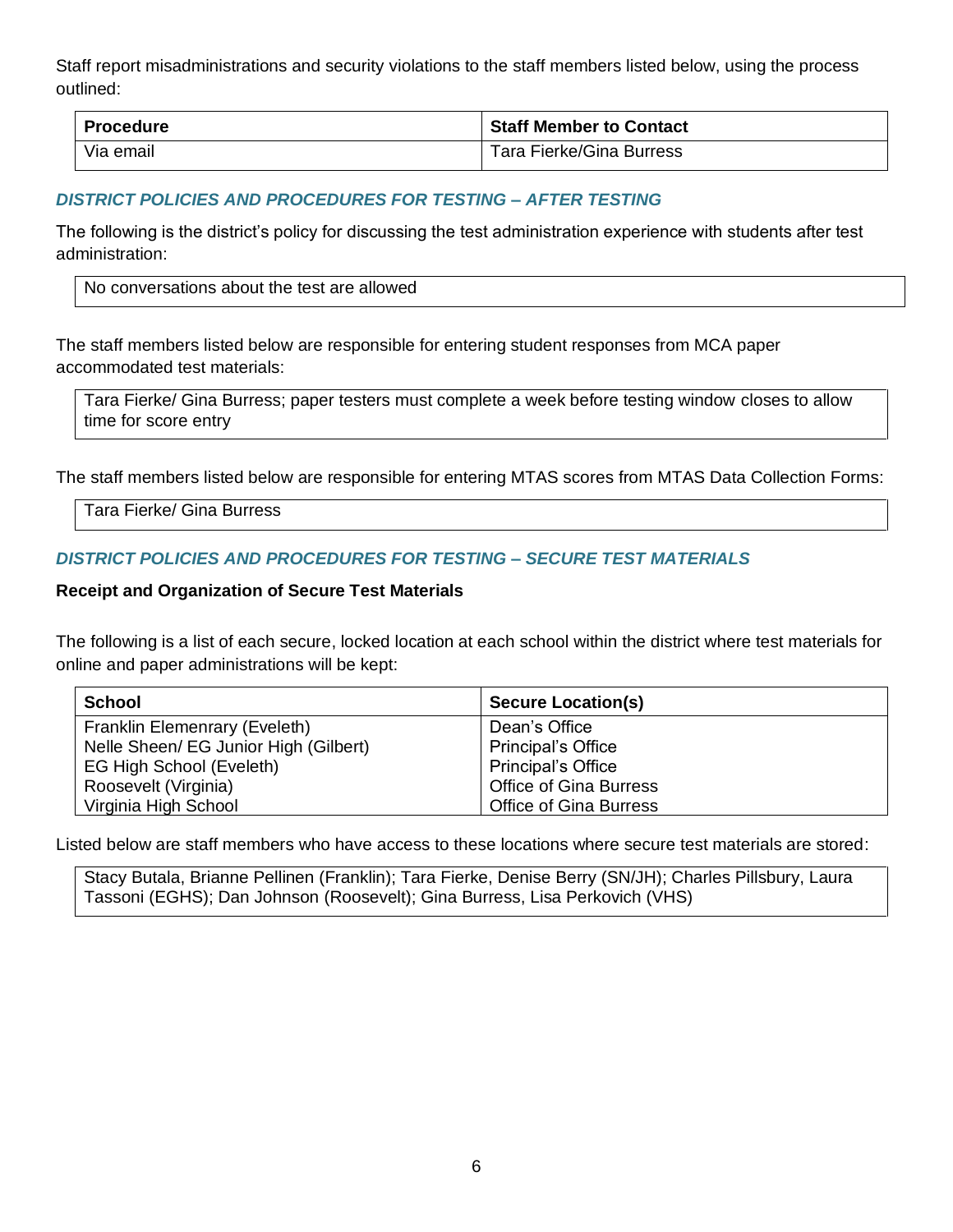If test materials are delivered to the district, the staff members listed below will distribute secure test materials to each school following the procedure listed:

| <b>Staff Member</b>                                                                                                                                                                              | <b>Procedure</b>                                  |
|--------------------------------------------------------------------------------------------------------------------------------------------------------------------------------------------------|---------------------------------------------------|
| Stacy Butala, Brianne Pellinen (Franklin); Tara<br>Fierke, Denise Berry (SN/JH); Charles Pillsbury,<br>Laura Tassoni (EGHS); Sheena Stefonich<br>(Roosevelt); Gina Burress, Lisa Perkovich (VHS) | Test monitors will pick up materials from the SAC |

The staff members listed below will receive and store all materials in a pre-determined secure locked location:

Stacy Butala, Brianne Pellinen (Franklin); Tara Fierke, Denise Berry (SN/JH); Charles Pillsbury, Laura Tassoni (EGHS); Sheena Stefonich (Roosevelt); Gina Burress, Lisa Perkovich (VHS)

The staff members listed below will inventory materials using the security checklists. Any discrepancies will be reported immediately following the procedure listed:

| <b>Staff Member Inventorying Materials</b> | <b>Procedure for Discrepancies</b>                     |
|--------------------------------------------|--------------------------------------------------------|
| Tara Fierke/ Gina Burress                  | Discrepancy sheet/ contact Pearson or MDE as<br>needed |

The staff members listed below will organize test materials for each Test Monitor and Test Administrator, following the procedures listed:

| <b>Staff Member Organizing Materials</b> | <b>Procedure</b>                                              |
|------------------------------------------|---------------------------------------------------------------|
| Tara Fierke/ Gina Burress                | Separate and distribute to testing monitors on<br>testing day |

#### **Distribution of Materials to Test Monitors or Test Administrators**

The procedure for distributing test materials to the Test Monitors and Test Administrators is listed below:

iPad testing, tickets will be picked up by test monitor Paper booklet testing/MTAS materials: test monitors will pick up and sign out booklet

Test Monitors and Test Administrators report any discrepancies in test materials received immediately to the staff members listed below:

Tara Fierke or Gina Burress

If students are taking the tests over multiple days, the procedure for collecting and storing test materials between test sessions is as follows:

Testing materials can be stored in test monitors room in a locked cabinet or desk If test monitors do not have access to a locked secure area, testing materials need to be returned to the SAC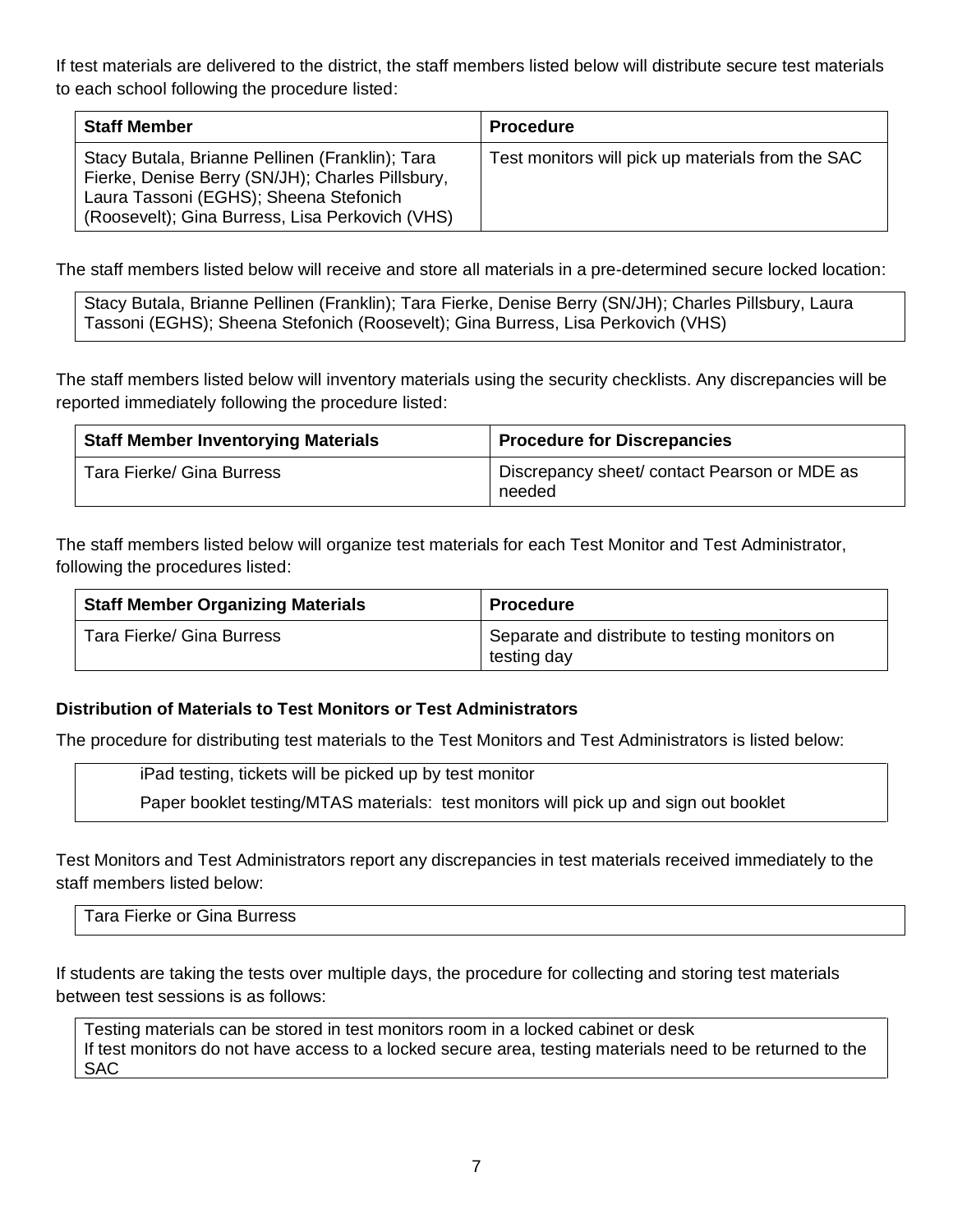#### **Return of Materials**

After testing, Test Monitors and Test Administrators will return test materials and *Test Materials Assigned to Students Checklists* (or other checklist used in the district) to the staff members listed below:

Tara Fierke/ Gina Burress

When the test materials are returned to the staff members listed below, they will be inventoried and secured in the following locations, until returned to the district (if applicable) or shipped back to the service provider.

| <b>Staff Member</b> | <b>Secured Location</b>                   |
|---------------------|-------------------------------------------|
| Tara Fierke         | <sup>1</sup> Gilbert Campus School Office |
| <b>Gina Burress</b> | Virginia School Rm 162                    |